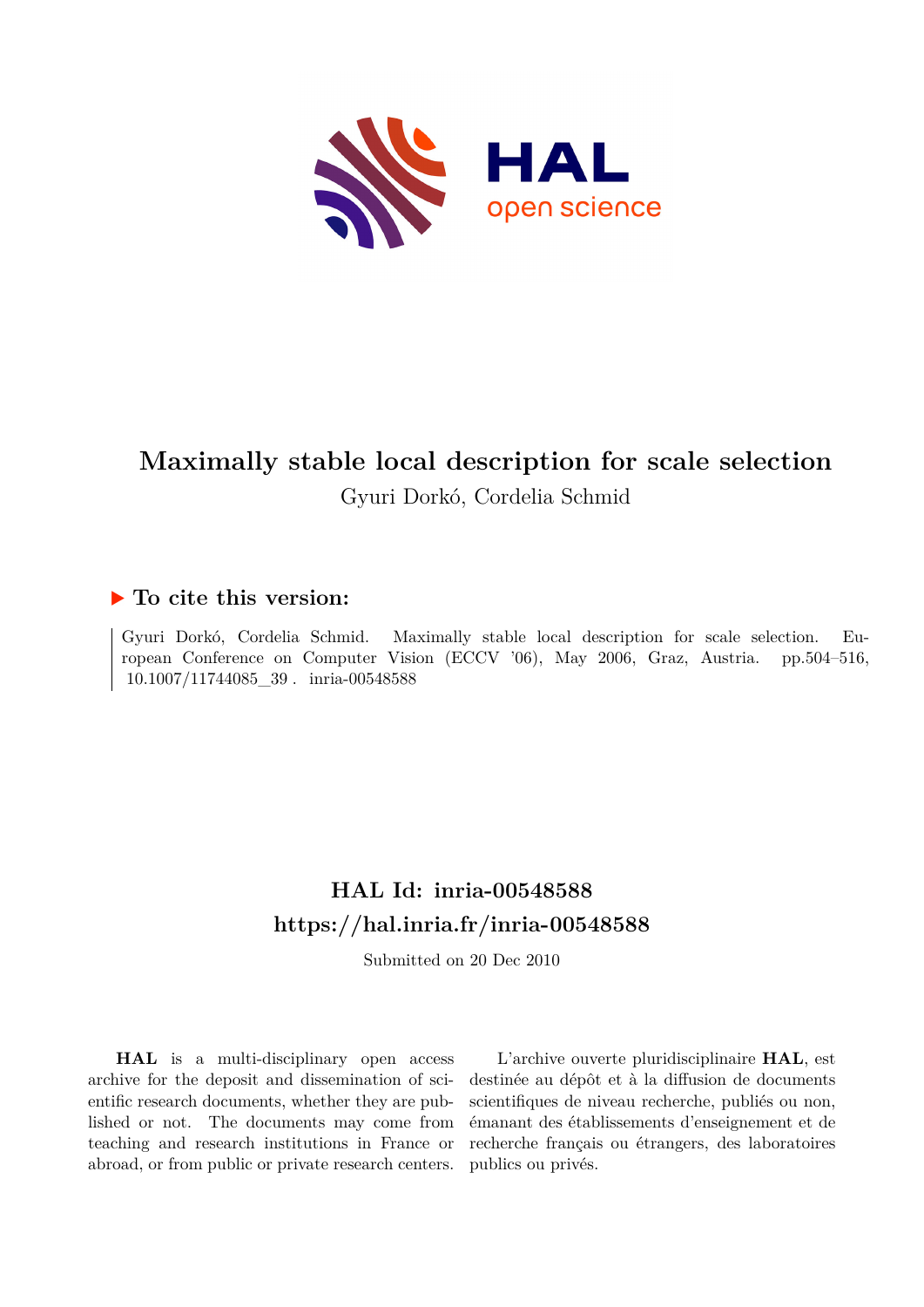# Maximally Stable Local Description for Scale Selection

Gyuri Dorkó and Cordelia Schmid

INRIA Rhˆone-Alpes, 655 Avenue de l'Europe, 38334 Montbonnot, France {gyuri.dorko,cordelia.schmid}@inrialpes.fr

Abstract. Scale and affine-invariant local features have shown excellent performance in image matching, object and texture recognition. This paper optimizes keypoint detection to achieve stable local descriptors, and therefore, an improved image representation. The technique performs scale selection based on a region descriptor, here SIFT, and chooses regions for which this descriptor is maximally stable. Maximal stability is obtained, when the difference between descriptors extracted for consecutive scales reaches a minimum. This scale selection technique is applied to multi-scale Harris and Laplacian points. Affine invariance is achieved by an integrated affine adaptation process based on the second moment matrix. An experimental evaluation compares our detectors to Harris-Laplace and the Laplacian in the context of image matching as well as of category and texture classification. The comparison shows the improved performance of our detector.

#### 1 Introduction

Local photometric descriptors computed at keypoints have demonstrated excellent results in many vision applications, including object recognition [1, 2], image matching [3], and sparse texture representation [4]. Recent work has concentrated on making these descriptors invariant to image transformations. This requires the construction of invariant image regions which are then used as support regions to compute invariant descriptors. In most cases a detected region is described by an independently chosen descriptor. It would, however, be advantageous to use a description adapted to the region. For example, for blob-like detectors which extract regions surrounded by edges, a natural choice would be a descriptor based on edges. However, adapted representations may not provide enough discriminative information, and consequently, a general descriptor, such as SIFT [5], could be a better choice. Many times this leads to better performance, yet less stable representations: small changes in scale or location can alter the descriptor significantly. We found that the most unstable component of keypoint-based scale-invariant detectors is the scale selection. We have, therefore, developed a detector which uses the descriptor to select the characteristic scales. Our feature detection approach consists of two steps. We first extract interest points at multiple scales to determine informative and repeatable locations. We then select the characteristic scale for each location by identifying maximally stable local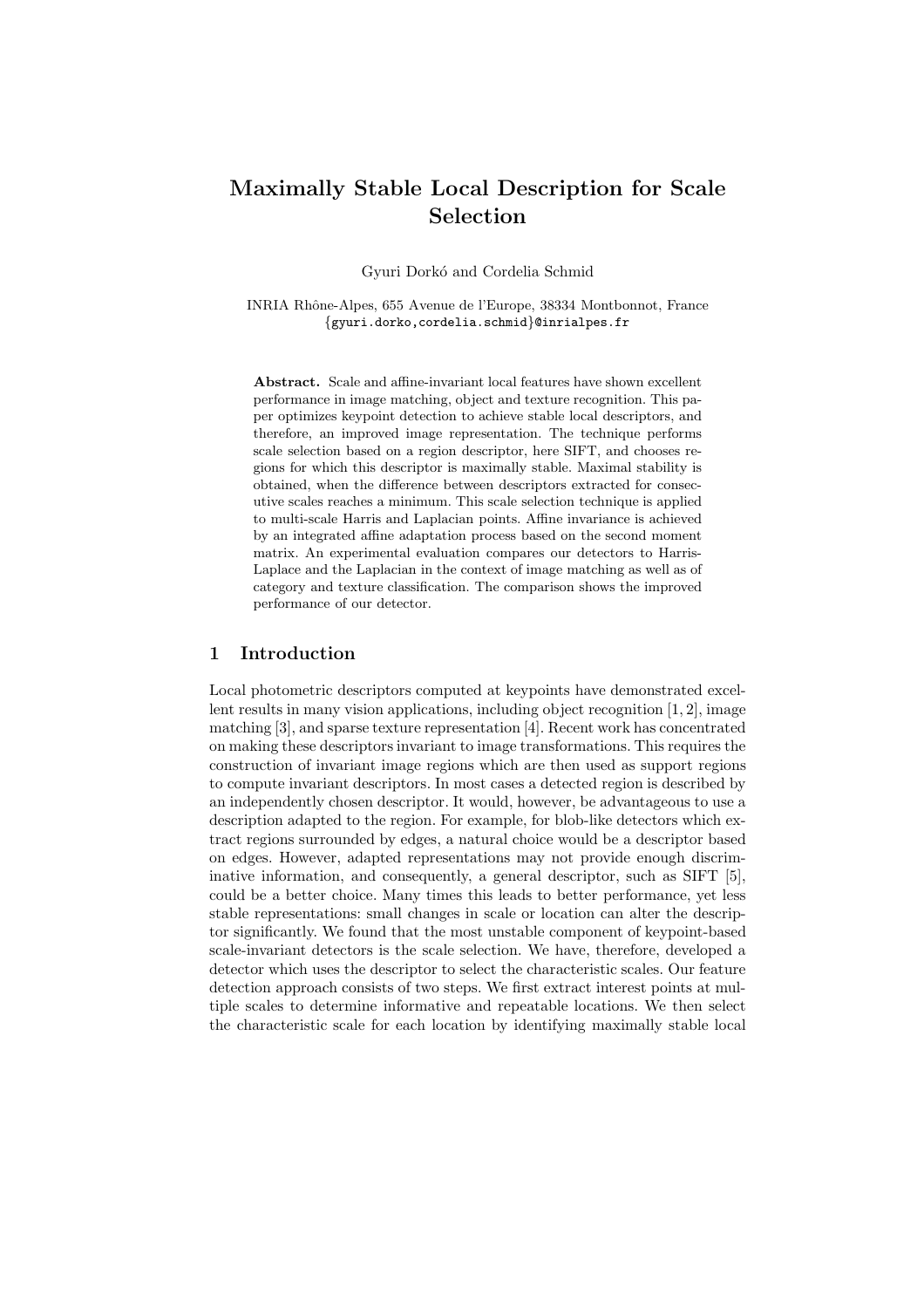descriptions. The chosen local description can be any measure computed on a pixel neighborhood, such as color histograms, steerable filters, or wavelets. For our experiments we use the Scale Invariant Feature Transform (SIFT) [5], which has shown excellent performance for object representation and image matching [6]. The SIFT descriptor is computed on a 4x4 grid with an 8-bin orientation histogram for each cell, resulting in a 128-dimensional vector for a given local region.

Our method for scale-invariant keypoint detection and image representation has the following properties:

- Our scale selection method guarantees more stable descriptors than state-ofthe-art techniques by explicitly using descriptors during keypoint detection. The stability criteria is developed to minimize the variation of the descriptor for small changes in scale.
- Repeatable locations are provided by interest point detectors (e.g. Harris), and therefore they have rich and salient neighborhoods. This consequently helps to choose repeatable and characteristic scales. We verify this experimentally, and show that our selection competes favorably with the best available detectors.
- The detector takes advantage of the properties of the local descriptor. This can include invariance to illumination or rotation as well as robustness to noise. Our experiments show that the local invariant image representation extracted by our algorithm leads to significant improvement for object and texture recognition.

Related Work. Many different scale- and affine-invariant detectors exist in the literature. Harris-Laplace [7] detects multi-scale keypoint locations with the Harris detector [8] and the characteristic scales are determined by the Laplacian operator. Locations based on Harris points are very accurate. However, scale estimation is often unstable on corner-like structures, because it depends on the exact corner location, i.e., shifts by one pixel may modify the selected scale significantly. The scale-invariant Laplacian detector [9] selects extremal values in location-scale space and finds blob-like structures. Blobs are well localized structures, but due to their homogeneity, the information content is often poor in the center of the region. The detector of Kadir et al. [10] extracts circular or elliptical regions in the image as maxima of the entropy scale-space of region intensity histograms. It extracts also blob-like structures, and has shown to be a more robust representation for some object categories [10]. Mikolajczyk et al. [11] show that it performs poorly for image matching, which might be due to the sparsity of the scale quantization. Edge and structure based scale-invariant detectors [12–14] also exist in the literature. Some of them have been evaluated in [11] and apart from MSER [14] have shown to be inferior to Harris-Laplace or Hessian-Laplace. The MSER (Maximally Stable Extremal Regions) detector [14] defines extremal regions as image segments where each inner-pixel intensity value is less (greater) than a certain threshold, and all intensities around the boundary are greater (less) than the same threshold. An extremal region is maximally stable when the area (or the boundary length) of the segment changes the least with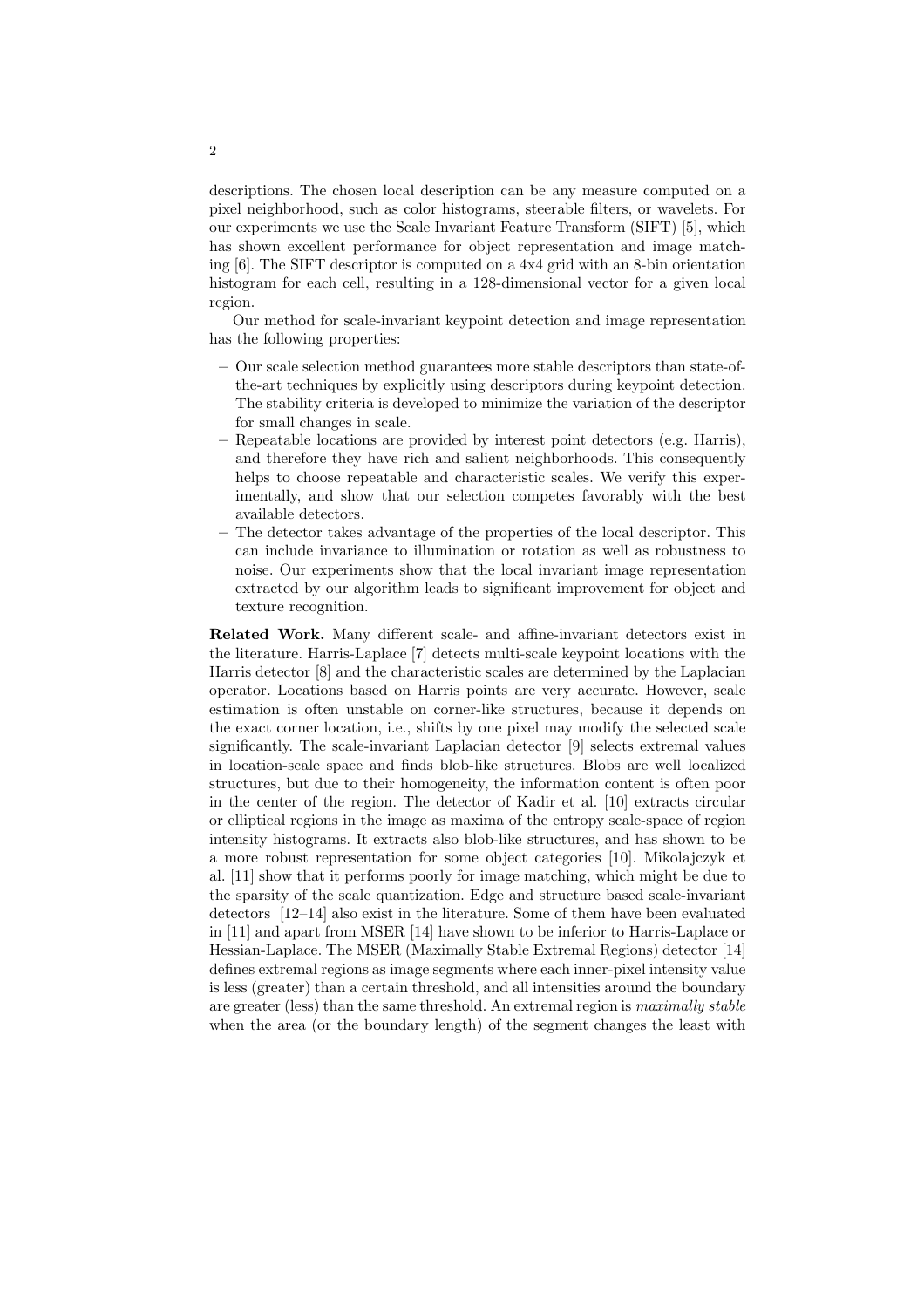respect to the threshold. This detector works particularly well on images with well defined edges, but it is less robust to noise and is not adapted to texture-like structures. It usually selects fewer regions than the other detectors.

Viewpoint invariance is sometimes required to achieve reliable image matching, object or texture recognition. Affine-invariant detectors [7, 9, 10, 12, 14] estimate the affine shape of the regions to allow normalization of the patch prior to descriptor computation. Lindeberg and Gårding [9] use an *affine adaptation* process based on the second moment matrix for the Laplacian detector. The affine extension of Harris-Laplace [7] is also based on this affine adaptation. The adaptation procedure is a post-processing step for the scale-invariant detections. Overview. Our paper is organized as follows. In Section 2 we present our scale selection technique Maximally Stable Local SIFT Description (MSLSD) and introduce two detectors, Harris-MSLSD and Laplacian-MSLSD. We then compare their performance to Harris-Laplace and the Laplacian. In Section 3 we evaluate the detectors for image matching using a publicly available framework. Section 4 reports results for object category and texture classification. Finally, in Section 5 we conclude and outline future extensions.

### 2 Maximally Stable Local Description

In this section we present our method for selecting characteristic scales at keypoints and discuss the properties of our approach. We address two key features of interest point detectors: repeatability and description stability. Repeatability determines how well the detector selects the same region under various image transformations, and is important for image matching. In practice, due to noise and object variations, the corresponding regions are never exactly the same but their underlying descriptions are expected to be similar. This is what we call the description stability, and it is important for image matching and appearance based recognition.

The two properties, *repeatability* and *descriptor stability*, are in theory contradictory. A homogeneous region provides the most stable description, whereas its shape is in general not stable. On the other hand, if the region shape is stable, for example using edges as region boundaries, small errors in localization will often cause significant changes of the descriptor. Our solution is to apply the Maximally Stable Local Description algorithm to interest point locations only. These points have repeatable locations and informative neighborhoods. Our algorithm adjusts their scale parameters to stabilize the descriptions and rejects locations where the required stability cannot be achieved. The combination of repeatable location selection and descriptor stabilized scale selection provides a balanced solution.

Scale-invariant MSLSD detectors. To select characteristic locations with high repeatability we first detect interest points at multiple scales. We chose two widely used complementary methods, Harris [8] and the Laplacian [15, 16]. Harris detects corners, i.e., locations where the intensity varies significantly in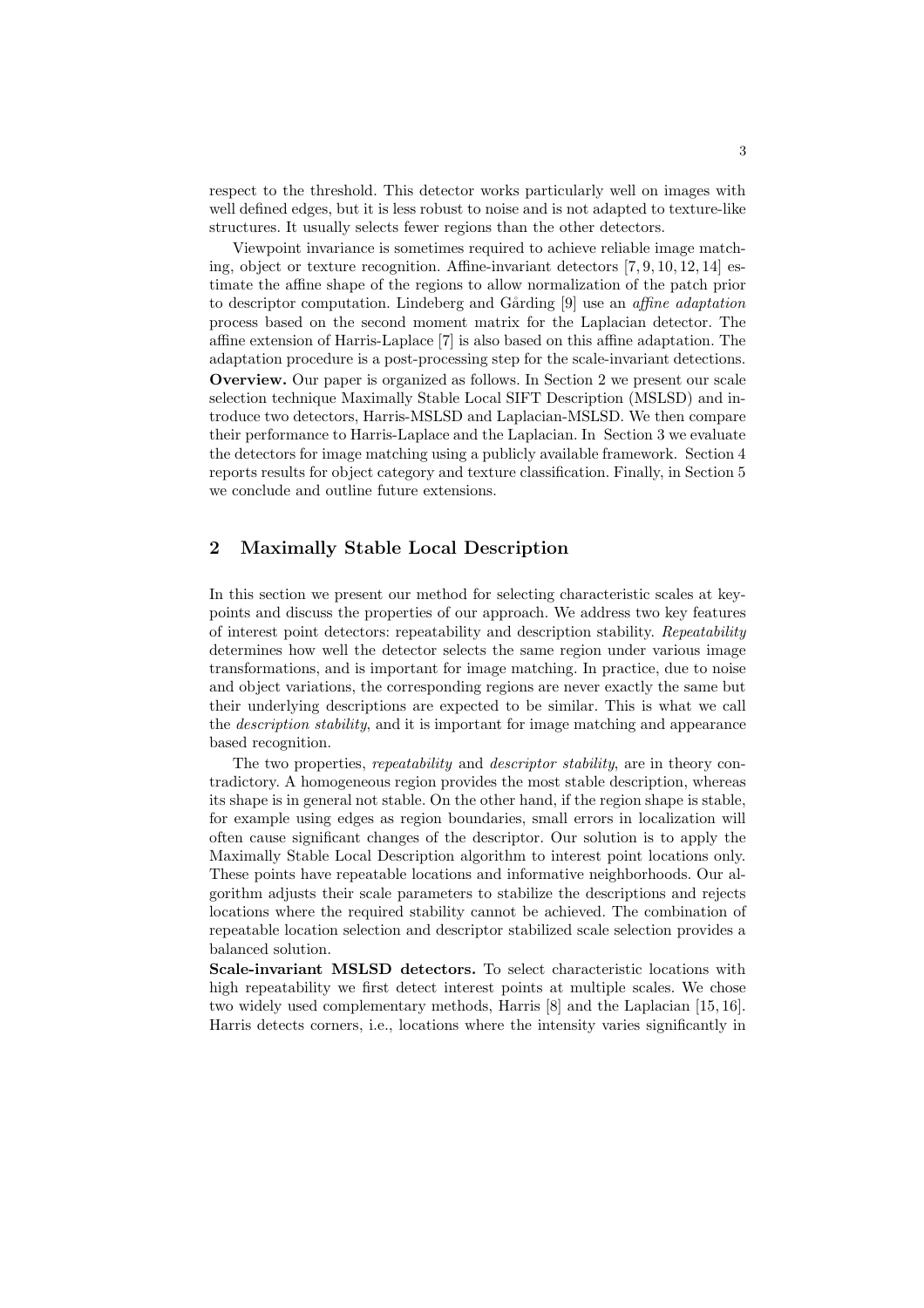

Fig. 1. Two examples for scale selection. The left and right graphs show the change in the local description as a function of scale for the left and right points respectively. The scales for which the functions have local minima are shown in the image. The bright thick circles correspond to the global minima.

several directions. The Laplacian detects blob-like structures. Its multi-scaled version detects extrema of the 2D Laplacian operator on multiple scales.

The second step of our approach selects the characteristic scales for each keypoint location. We use description stability as criterion for scale selection: the scale for each location is chosen such that the corresponding representation (in our case SIFT [5]) changes the least with respect to scale. Fig. 1 illustrates our selection method for two Harris points. The two graphs show how the descriptors change as we increase the scale (the radius of the region) for the two keypoints. To measure the difference between SIFT descriptions we use the Euclidean distance as in [5]. The minima of the functions determine the scales where the descriptions are the most stable; their corresponding regions are depicted by circles in the image. Our algorithm selects the absolute minimum (shown as bright thick circles) for each point. Multi-scale points which correspond to the same image structure often have the same absolute minimum, i.e. result in the same region. In this case only one of them is kept in our implementation. To limit the number of selected regions an additional threshold can be used to reject unstable keypoints, i.e., if the minimum change of description is above a certain value the keypoint location is rejected. For each point we use a percentage of the maximum change over scales at the point location, set to 50% in our experiments.

Our algorithm is in the following referred to as Maximally Stable Local SIFT Description (MSLSD). Depending on the location detector we add the prefix H for Harris and L for Laplacian, i.e. H-MSLSD and L-MSLSD.

Illumination and rotation invariance. Our detectors are robust to illumination changes, as our scale selection is based on the SIFT descriptor. SIFT is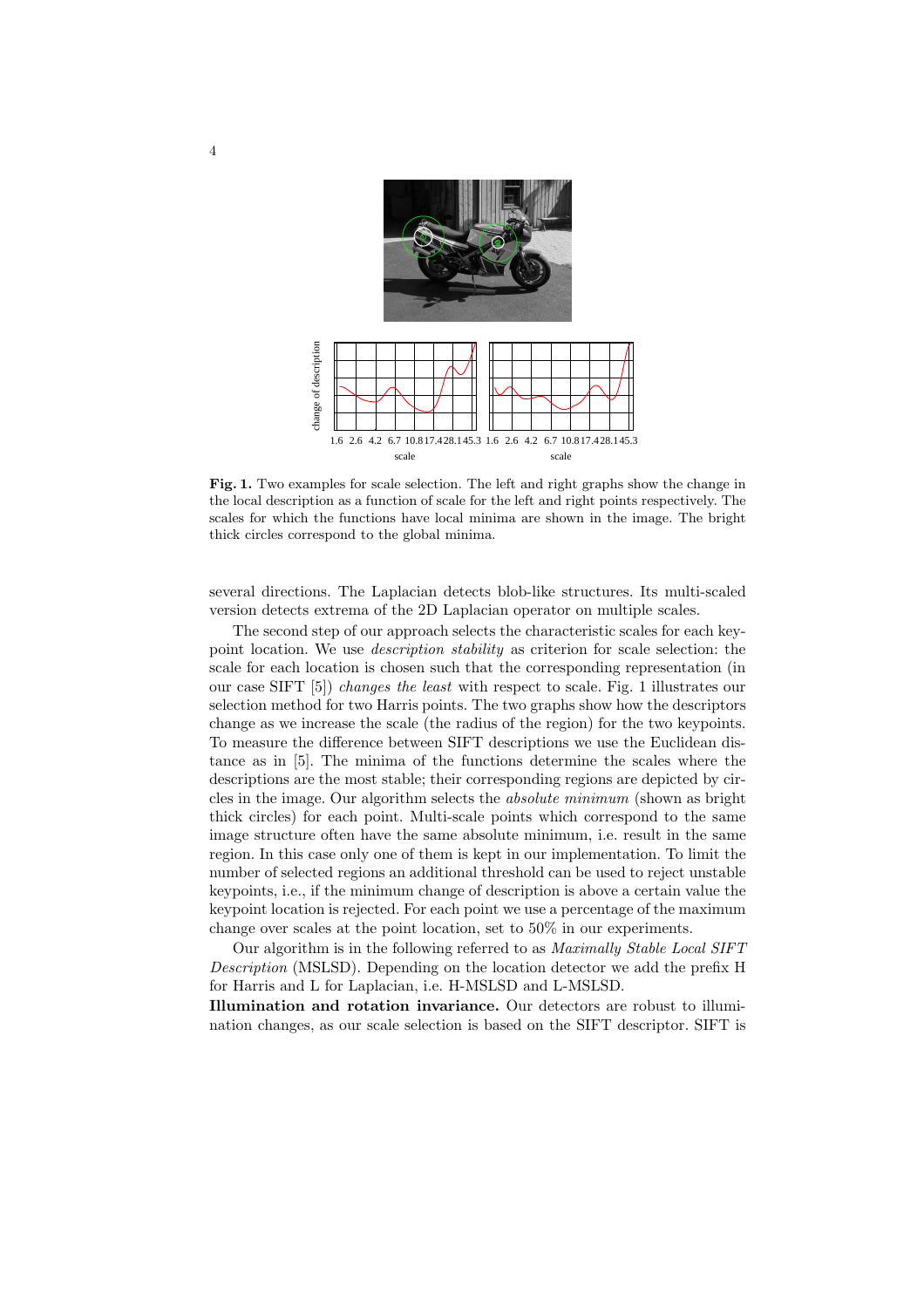normalized to unit length, and therefore offers invariance to scalar changes in image contrast. Since the descriptor is based on gradients, it is also invariant to an additive constant change in brightness, i.e., it is invariant to affine illumination changes.

The rotation invariance for SIFT can be achieved by extracting the dominant orientation and rotating the patch in this direction. If the keypoints have poorly defined orientations, the resulting descriptions are unstable and noisy. In our algorithm we orienting the patch in the dominant direction prior to the descriptor computation for each scale. Maximal description stability is then found for locations with well defined local gradients. In our experiments a  $-R$  suffix indicates rotation invariance. Experimental results in Section 4 show that our integrated estimation of the dominant orientation can significantly improve results.

Affine invariance. The affine extension of our detector is based on the affine adaptation in [9, 17], where the shape of the elliptical region is determined by the second moment matrix of the intensity gradient. However, unlike other detectors [4, 7], we do not use this estimation as a post-processing step after scale selection, but estimate the elliptical region prior to the descriptor computation for each scale. When the affine adaptation is unstable, i.e., sensitive to small changes of the initial scale, the descriptor changes significantly and the region is rejected. This improves the robustness of our affine-invariant representation. In our experiments an  $-Aff$  suffix indicates affine invariance. Full affine invariance requires rotation invariance, as the shape of each elliptical region is transformed into a circle reducing the affine ambiguity to a rotational one. Rotation normalization of the patch is, therefore, always included when affine invariance is used in our experiments.

### 3 Evaluation for image matching

This section evaluates the performance of our detectors for image matching based on the evaluation framework in [11], i.e., for the criteria repeatability rate and matching score. We compare our results to Harris-Laplace and LoG.

The repeatability rate measures how well the detector selects the same scene region under various image transformations. Each sequence has one reference image and five images with known homographies to the reference image. Regions are detected for the images and their accuracy is measured by the amount of overlap between the detected region and the corresponding region projected from the reference image with the known homography. Two regions are matched if their *overlap error* is sufficiently small:

$$
1 - \frac{R_{\mu_a} \cap R_{(H^T \mu_b H)}}{R_{\mu_a} \cup R_{(H^T \mu_b H)}} < \epsilon_O
$$

where  $R_u$  is the elliptic or circular region extracted by the detector and H is the homography between the two images. The union  $(R_{\mu_a} \cup R_{(H^T \mu_b H)})$  and the intersection  $(R_{\mu_a} \cap R_{(H^T\mu_bH)})$  of the detected and projected regions are computed numerically. As in [11] the maximum possible overlap error  $\epsilon_O$  is set to 40% in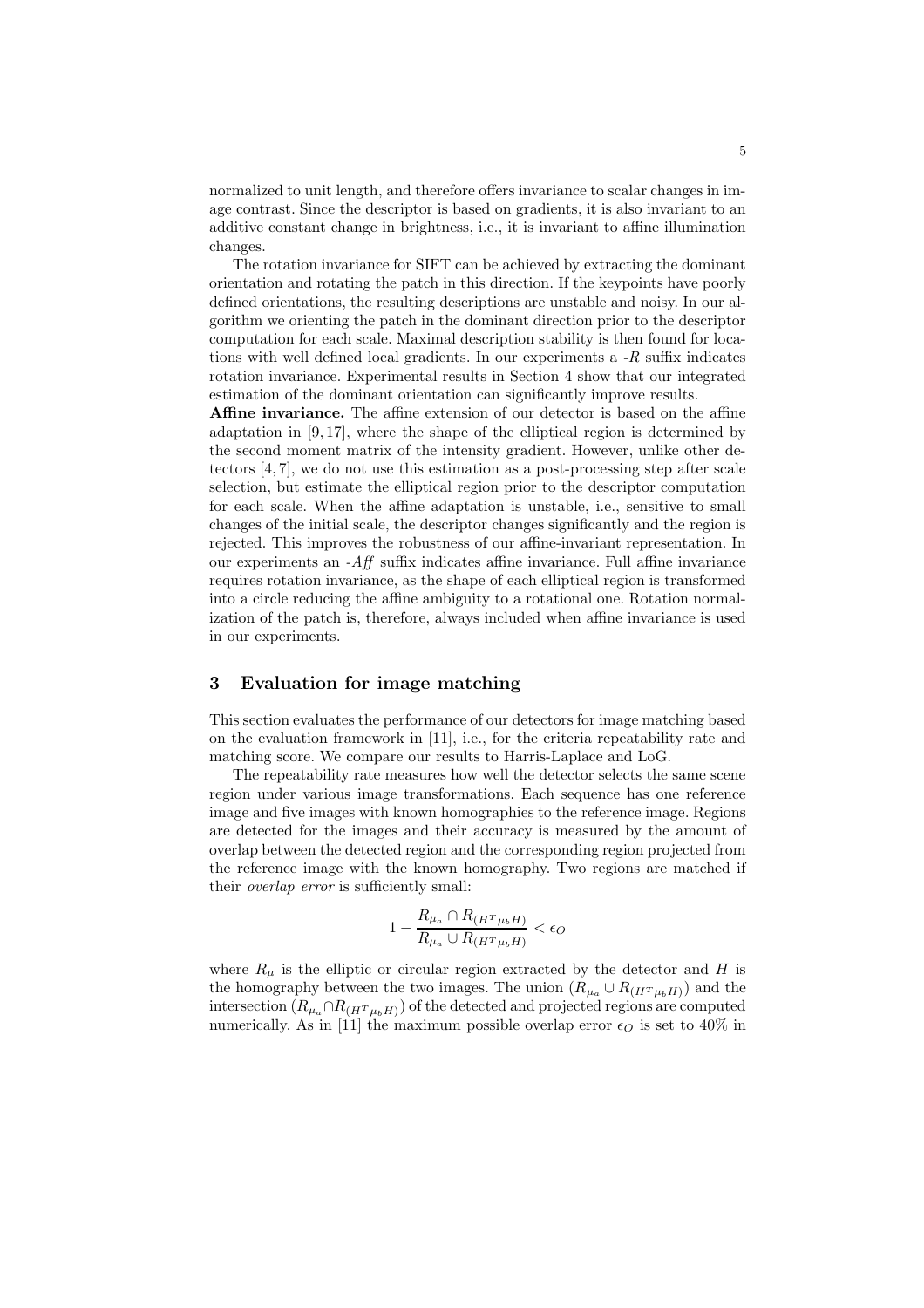

Fig. 2. Image sequences used in the matching experiments. (a), (b) Viewpoint change. (c) Illumination change. The first column shows the reference image. These sequences may be downloaded from http://www.robots.ox.ac.uk/∼vgg/research/affine/index.html.

our experiments. The repeatability score is the ratio between the correct matches and the smaller number of detected regions in the pair of images.

The second criterion, the matching score, measures the discriminative power of the detected regions. Each descriptor is matched to its nearest neighbor in the second image. This match is marked as correct if it corresponds to a region match with maximum overlap error 40%. The matching score is the ratio between the correct matches and the smaller number of detected regions in the pair of images.

#### 3.1 Viewpoint changes

The performance of our detectors for viewpoint changes is evaluated on two different image sequences with viewpoint changes from 20 to 60 degrees. Fig. 2(a) shows sample images of the graffiti sequence. This sequence has well defined edges, whereas the wall sequence (Fig. 2(b)) is more texture-like.

Fig. 3 shows the repeatability rate and the matching score as well as the number of correct matches for different affine-invariant detectors. The ordering of the detectors is very similar for the criteria repeatability rate and matching score, as expected. On the graffiti sequence (Fig. 3, first row) the original Harris-Laplace (H-L-Aff) detector performs better than H-MSLSD-Aff. On the wall sequence results for H-MSLSD-Aff are slightly better than for H-L-Aff. This shows that the Laplacian scale selection provides good repeatability mainly in the presence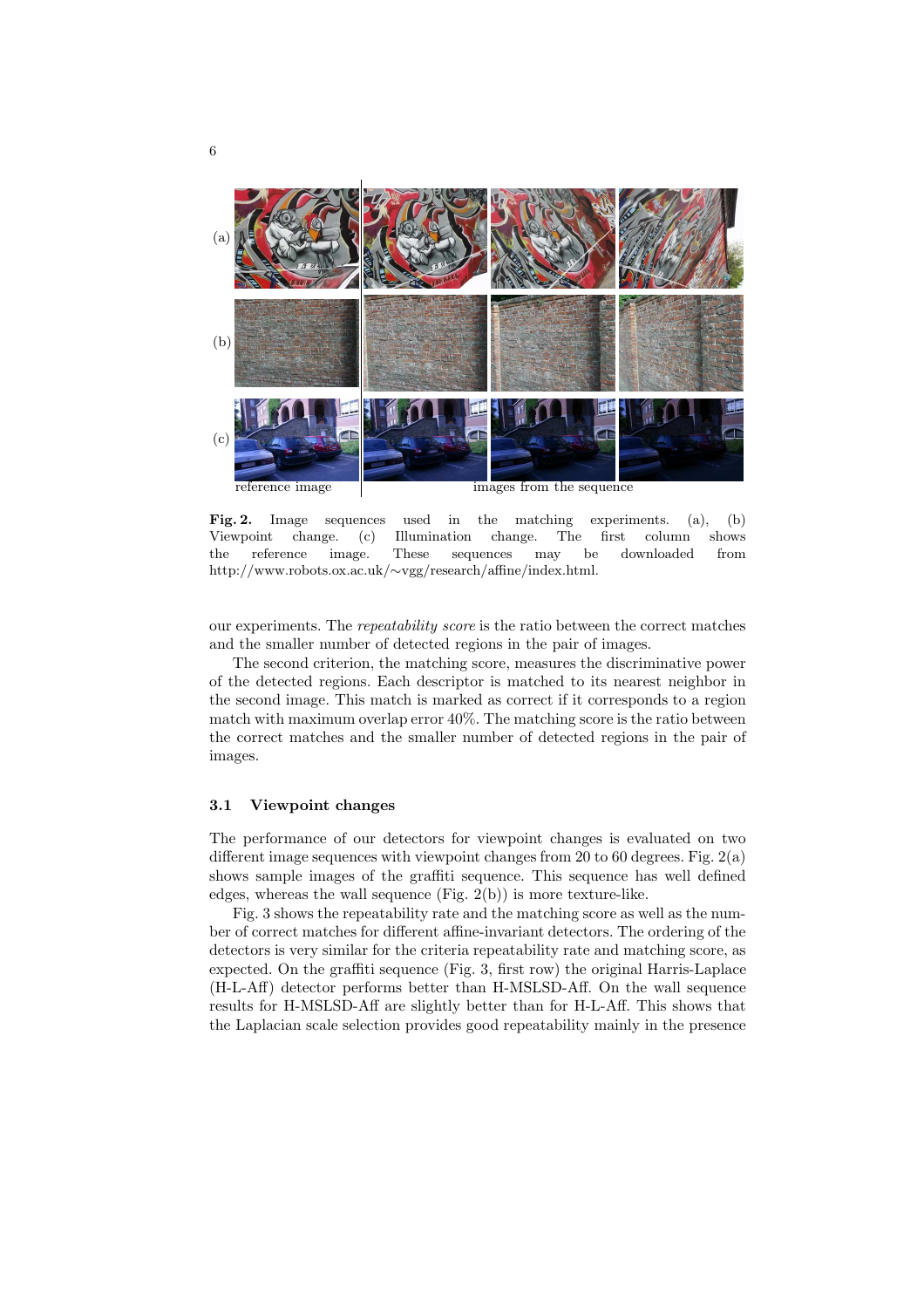

Fig. 3. Comparison of detectors for viewpoint changes. The repeatability rate, matching score and the number of correct matches are compared on the graffiti (first row) and on the wall (second row) sequence.

of well defined edges. In case of the Laplacian our detector (L-MSLSD-Aff) outperforms the original one (LoG) for both sequences. This can be explained by the fact that LoG-Aff detects a large number of unstable (poorly repeatable) regions for nearly parallel edges, see Fig. 4. A small shift or scale change of the initial regions can lead to completely different affine parameters of LoG-Aff. These regions are rejected by L-MSLSD-Aff, as the varying affine parameters cause large changes in the local description over consecutive scale parameters. Note that in case of affine divergence both detectors reject the points. This example clearly shows that description stability leads to more repeatable regions. In case of natural scenes, as for example the wall sequence, this advantage is even more apparent, i.e., the difference between L-MSLSD-Aff over LoG-Aff is higher than for the graffiti sequence.



Fig. 4. Output of LoG detector on part of a graffiti image: the standard LoG detector (left), affine-invariant LoG (middle) and L-MSLSD-Aff (right).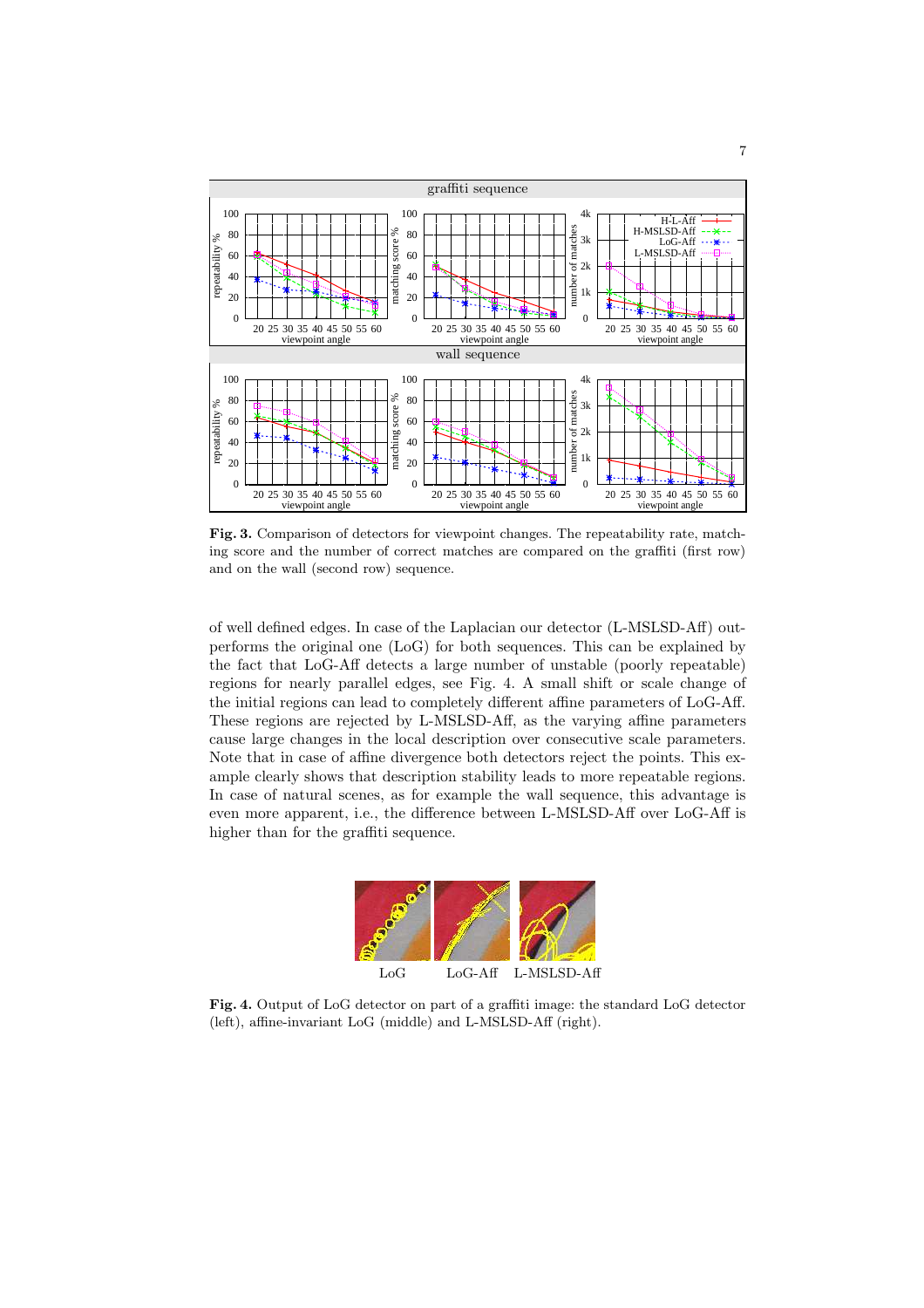

Fig. 5. Comparison of the matching score and the number of correct matches for several thresholds for the multi-scale Laplacian (20, 25, 30, 35). Results are given for L-MSLSD on the wall sequence. A higher threshold results in less detections, and consequently a smaller number of absolute matches (second column).

We can observe that we obtain a significantly higher number of correct matches with our detectors. This is due to a larger number of detected regions. This could increase the probability of accidental matches. To ensure that this did not bias our results—and to evaluate the effect of the detected region density—we compared the performance for different Laplacian thresholds for the L-MSLSD detector. Note that the Laplacian threshold determines the number of detections in location space, whereas the scale threshold rejects unstable locations and remains fixed throughout the paper. Fig. 5 shows that as the number of correct matches gradually decrease, the quality of the descriptors (matching score) stays the same. Consequently, we can conclude that the quality of the detections does not depend on the density of the extracted regions.

Fig. 6 shows that in case of small viewpoint changes the scale-invariant versions of the detectors perform better that the ones with affine invariance. It also allows to compare the scale-invariant detectors. On the graffiti images the original H-L performs better that its affine adapted version until 30◦ of viewpoint change. For our detector this transition occurs later around 40°. In the case of L-MSLSD and LoG the curves cross around 35◦ and 40◦ respectively. On the wall sequence it is almost never helpful to use the affine adaptation, scale invariance is sufficient until  $55 - 60°$ . We can conclude that the use of affine invariance is not necessary unless the viewpoint changes are significant, and that it is more helpful in case of structured scenes. We can also observe that the scale-invariant versions H-L and H-MSLSD give comparable results for the graffiti sequence, whereas in the case of affine invariance H-L-Aff outperforms H-MSLSD-Aff. In the other cases, our scale-invariant detectors outperform their standard versions. In addition, the improvement of our detectors over the standard versions is more significant for scale invariance than for affine invariance, in particular for the Laplacian and the wall sequence.

#### 3.2 Illumination changes

Experiments are carried out for the Leuven sequence (Fig.  $2 \text{ (c)}$ ), i.e., images of the same scene under gradually reduced camera aperture. Fig. 7 shows that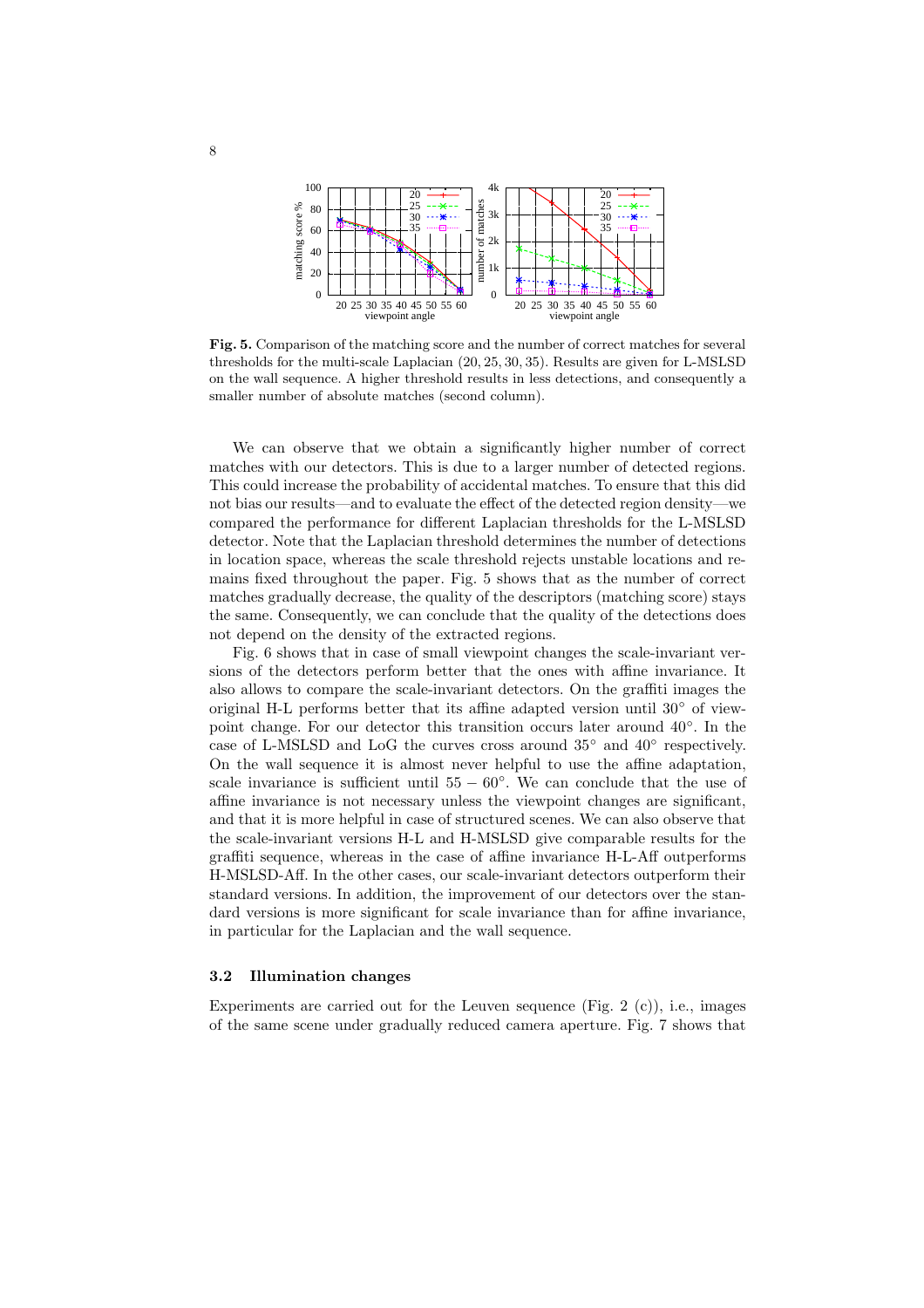

Fig. 6. Comparison of detectors with and without affine invariance on the graffiti (first row) and the wall (second row) sequence. The first column shows results for Harrisand the second for Laplacian-based detectors.



Fig. 7. Comparison of the detectors on the Leuven sequence (illumination changes).

the repeatability rate and matching score are significantly higher for our Harrisand Laplacian-based detectors than for the original H-L and LoG. This confirms that our scale selection is robust to lighting conditions as it is based on the SIFT descriptor which is invariant to affine illumination changes.

#### 3.3 Overall performance

Mikolajczyk et al. [11] reported MSER (Maximally Stable Extremal Regions [14]) as the best affine-invariant detector on the three image sequences used here. Fig. 8 compares the matching score of our detectors to the performance of MSER on these sequences. Note that our results are directly comparable to the other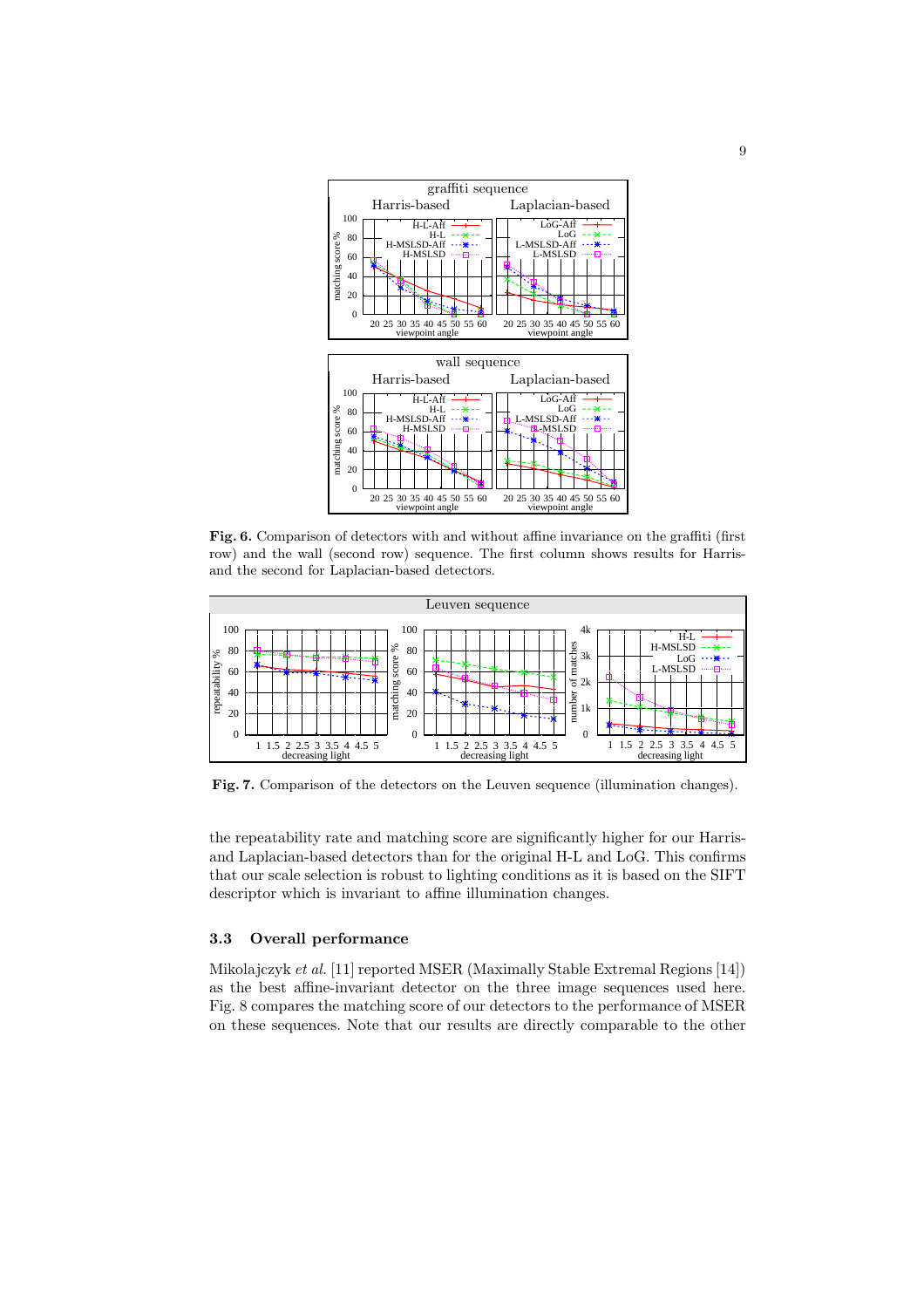

Fig. 8. Comparison of the matching scores obtained for our detectors, H-MSLSD-Aff and L-MSLSD-Aff, and MSER.

detectors reported in [11], as we use the same dataset and evaluation criteria. We can observe that L-MSLSD outperforms MSER on the wall sequence and that H-MSLSD performs better that MSER on the Leuven sequence. MSER gives better results than other detectors on the graffiti images. Note that due to the image structure of the graffiti scenes MSER selects significantly fewer keypoints than the other detectors.

## 4 Evaluation for image categorization

| Category                      |      |       |       |       | H-L H-MSLSD LoG L-MSLSD Fergus <i>et al.</i> [1] Opelt <i>et al.</i> [2] |      |  |  |
|-------------------------------|------|-------|-------|-------|--------------------------------------------------------------------------|------|--|--|
| Caltech databases             |      |       |       |       |                                                                          |      |  |  |
| Motorbikes 98.25              |      | 98.5  | 98.75 | 98.75 | 96.0                                                                     | 92.2 |  |  |
| Airplanes 97.75               |      | 98.25 | 99.0  | 99.0  | 94.0                                                                     | 90.2 |  |  |
| TUGraz <sub>1</sub> databases |      |       |       |       |                                                                          |      |  |  |
| Bicycles<br>People            | 92.0 | 94.0  | 90.0  | 92.0  | n.a.                                                                     | 86.5 |  |  |
|                               | 86.0 | 86.0  | 78.0  | 80.0  | n.a.                                                                     | 80.8 |  |  |

Table 1. Comparison of object category classification results using our detectors (H-MSLSD and L-MSLSD) and their standard versions (H-L and LoG). Classification rates for four categories are reported at EER.

In this section we evaluate our new detectors for object and texture categorization. In both cases we perform image classification based on the bagof-kepoints approach [18]. Images are represented as histograms of visual word occurrences, where the visual words are clusters of local descriptors. The histograms of the training images are used to train a linear SVM classifier. In the case of object categorization the output of the SVM determines the presence or absence of a category in a test image. For multi-class texture classification we use the 1-vs-1 strategy. Vocabularies are constructed by the K-Means algorithm. The number of clusters is fixed for each category, i.e., does not depend on the detector (400 for motorbikes and airplanes, 200 for bicycles, 100 for people, 1120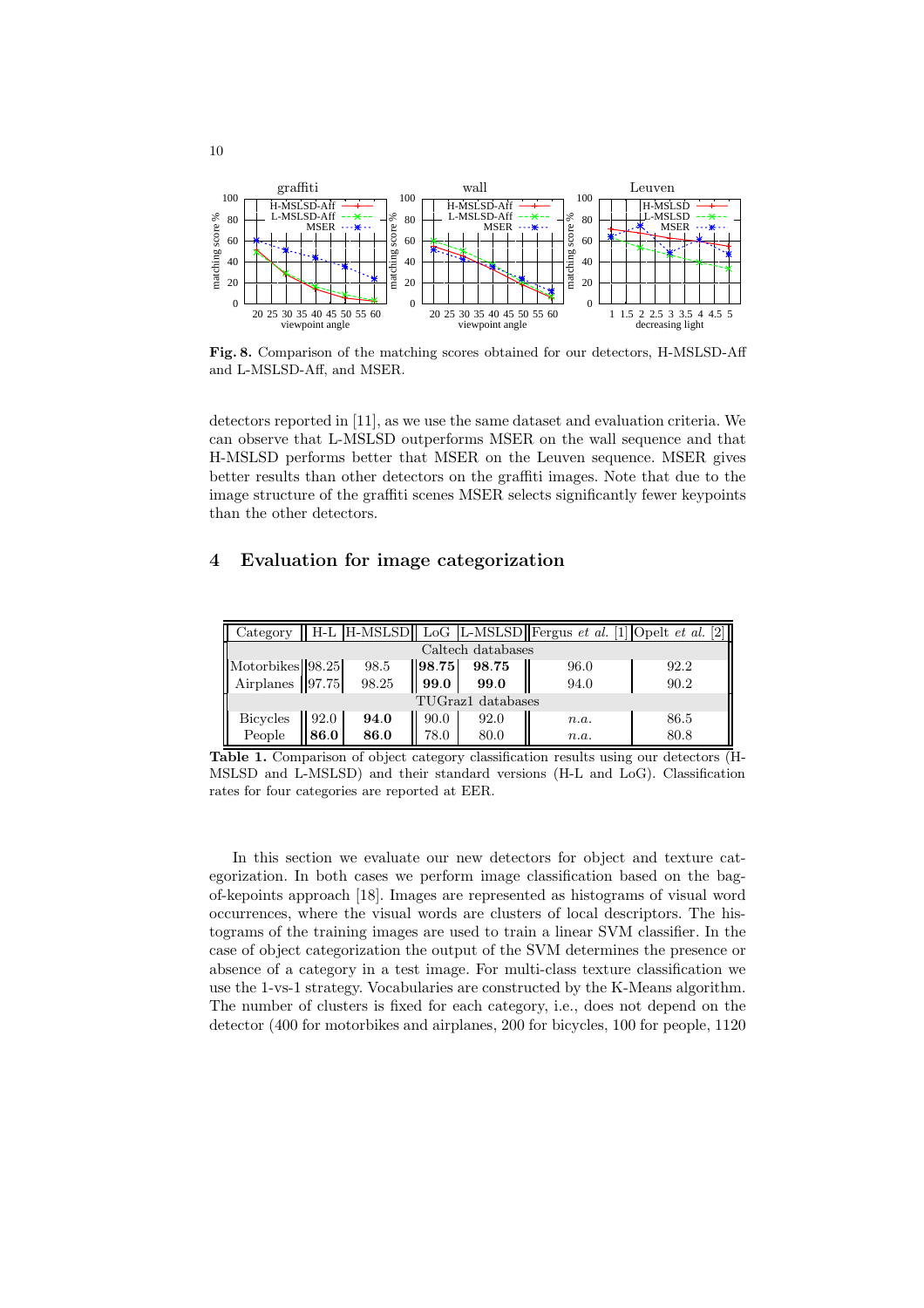|                                                                   | Database $  $ H-L-R $  $ H-MSLSD-R $  $ LoG-R $ $ L-MSLSD-R $  $                             |  |  |
|-------------------------------------------------------------------|----------------------------------------------------------------------------------------------|--|--|
|                                                                   | $\overline{\text{Brodatz}}$ 88.3±0.6 92.0±0.5 $ 90.5\text{\textless}\,0.5\text{ m}$ 95.8±0.4 |  |  |
| $\vert$ KTH-TIPS $\vert$ 83.9 $\scriptscriptstyle{\pm 1.1} \vert$ | 88.4 $\pm$ 0.9   71.2 $\pm$ 1.5   81.1 $\pm$ 1.2                                             |  |  |
|                                                                   |                                                                                              |  |  |

Table 2. Multi-class texture classification for two different datasets. The columns give the results for different detectors, here their rotation invariant versions.

for Brodatz, and 1000 for KTH-TIPS). In all experiments we compare H-L to H-MSLSD and LoG to L-MSLSD and our representation is always SIFT.

Evaluation for category classification. The experiments are performed for four different datasets. Motorbikes and airplanes of the CalTech dataset [1] contain 800 images of objects and 900 images of background. Half of the sets are used for training and the other half for testing. The split of the positive sets is exactly the same as [1]. The TUGRAZ-1 dataset [2] contains people, bicycles, and a background class. We use the same training and test sets for two-class classification as [2].

Table 1 reports the classification rate at the  $EER<sup>1</sup>$  for four databases and four different detectors. The last two columns give results from the literature. We can observe that in most cases our detectors give better results when compared to their standard versions. In the remaining cases the results are exactly the same. This demonstrates that the local description based on our detectors is more stable and representative of the data.

Evaluation for texture classification. Experiments are carried out on two different texture databases: Brodatz [19] and KTH-TIPS [20]. The Brodatz dataset consists of 112 different texture images, each of which is divided into 9 non-overlapping sub-images. The KTH-TIPS texture dataset contains 10 texture classes with 81 images per class. Images are captured at 9 scales, viewed under three different illumination directions and three different poses. Our training set contains 3 sub-images per class for Brodatz and 40 images per class for KTH-TIPS. Each experiment is repeated 400 times using different random splits and results are reported as the average accuracy on the folds with their standard deviation over the 400 runs. Table 2 compares the results of our detectors H-MSLSD-R and L-MSLSD-R to H-L-R and LoG-R. Note that we use the rotation invariant version here, as rotation invariance allows to group similar texture structures. We can observe that our scale selection technique, MSLSD, improves the results significantly in all cases.

Table 3 analyzes the influence of rotation invariance on the representation. Results for Harris-Laplace and LoG are in general better without, whereas results for our detectors are always better with rotation invariance. The poor performance of the existing detectors is due to an unstable estimation of the orientation leading to significant errors/noise in the descriptions. Note that the orientation of the patch is estimated after the region detection. In our MSLSD method rotation estimation is integrated into the scale selection criterion which

<sup>&</sup>lt;sup>1</sup> Point on the ROC curves for which  $p(TruePositives) = 1 - p(FalsePositives)$ .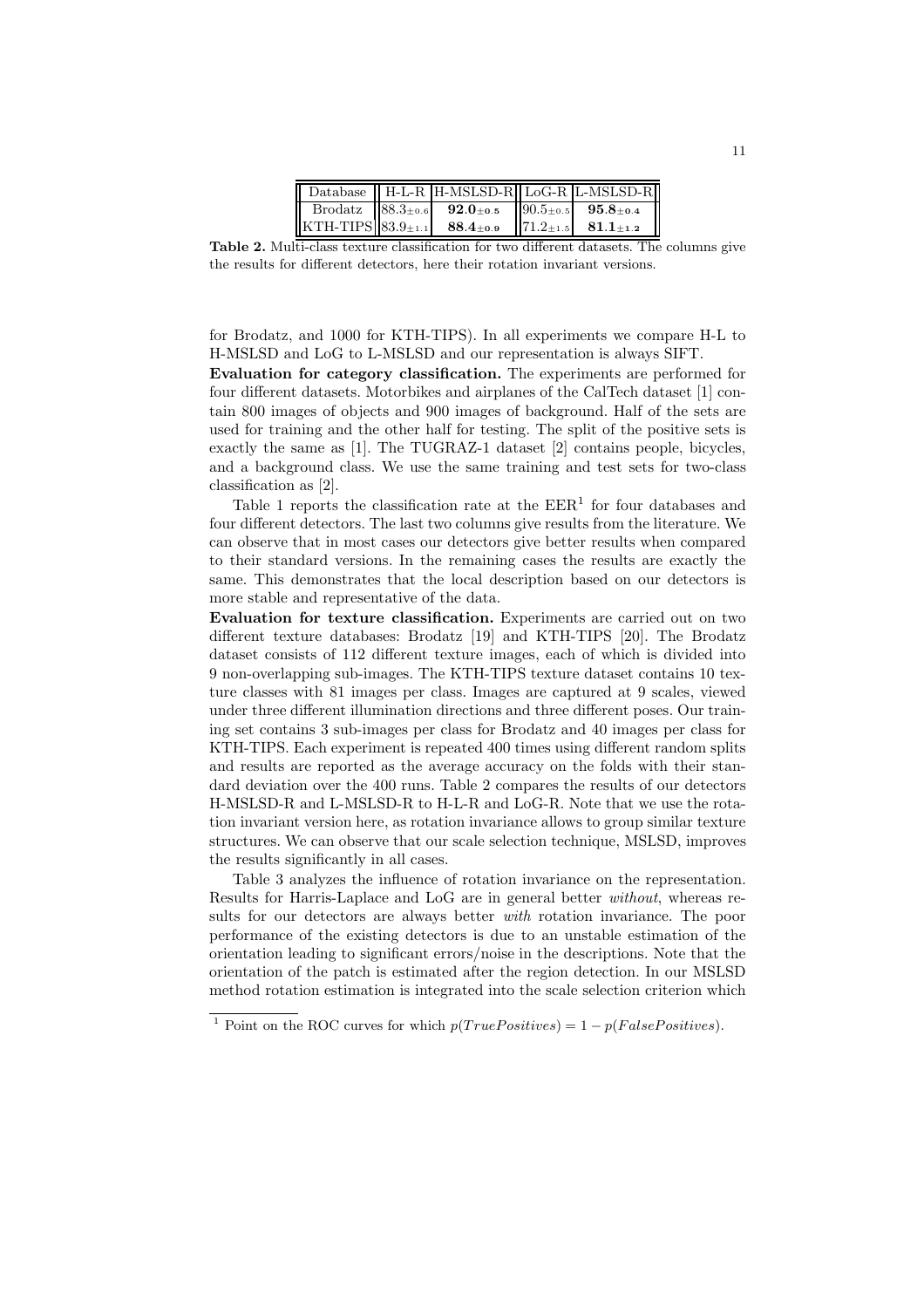| <b>Brodatz</b> |  |                                                                      |  | KTH-TIPS |                                             |                                             |
|----------------|--|----------------------------------------------------------------------|--|----------|---------------------------------------------|---------------------------------------------|
|                |  | Detector $\ \text{no rot.inv. rot.inv.}(-R)\ $                       |  |          |                                             | Detector   no rot.inv. $rot.$ inv. $(-R)$   |
| H-L            |  | $89.2{\scriptstyle \pm 0.6}$ $\leftarrow 88.3{\scriptstyle \pm 0.6}$ |  | $H-I$    |                                             | $85.8_{\pm 1.1} \leftarrow 83.9_{\pm 1.1}$  |
| <b>H-MSLSD</b> |  | $91.5_{\pm 0.6} \rightarrow 92.0_{\pm 0.5}$                          |  | H-MSLSD  | $88.1_{\pm 1.2} \rightarrow 88.4_{\pm 0.9}$ |                                             |
| LoG            |  | $90.1_{\pm 0.5} \rightarrow 90.5_{\pm 0.5}$                          |  | LoG      |                                             | $73.1_{\pm 1.5} \leftarrow 71.2_{\pm 1.5}$  |
| L-MSLSI        |  | $94.2_{\pm 0.5} \rightarrow 95.8_{\pm 0.4}$                          |  | L-MSLSI  |                                             | $80.9_{\pm 1.3} \rightarrow 81.1_{\pm 1.2}$ |
| a l            |  |                                                                      |  |          |                                             |                                             |

Table 3. Classification accuracy with and without rotation invariance. Results for the Brodatz (a) and KTH-TIPS (b) datasets and different detectors.

implies that only regions with stable dominant gradients are selected, and it therefore improves the quality of the image representation.

## 5 Conclusion and future work

This paper introduced a new approach for selecting characteristic scales based on the stability of the local description. We experimentally evaluated this technique for the SIFT descriptor, i.e. Maximally Stable Local SIFT Description (MSLSD). We also demonstrated how a stable estimate of affine regions and orientation can be integrated in our method. Results for MSLSD versions of Harris and Laplacian points outperformed in many cases their corresponding state-of-the-art versions with respect to repeatability and matching. For object category classification MSLSD achieved better or similar results for four datasets. In the context of texture classification our approach always outperformed the standard versions of the detectors.

Future work includes the evaluation of our maximally stable local description approach with other keypoint detectors as well as other descriptors. Our scale selection could also be applied to a dense image representation, which would require an additional criterion for selecting discriminative regions.

#### Acknowledgments

This research was supported by the European project LAVA.

#### References

- 1. Fergus, R., Perona, P., Zisserman, A.: Object class recognition by unsupervised scale-invariant learning. In: CVPR, Madison, Wisconsin, USA. Volume II. (2003) 264–271
- 2. Opelt, A., Fussenegger, M., Pinz, A., Auer, P.: Weak hypotheses and boosting for generic object detection and recognition. In: ECCV, Prague, Czech Republic. Volume II. (2004) 71–84
- 3. Schaffalitzky, F., Zisserman, A.: Multi-view matching for unordered image sets. In: ECCV, Copenhagen, Denmark. Volume I. (2002) 414–431